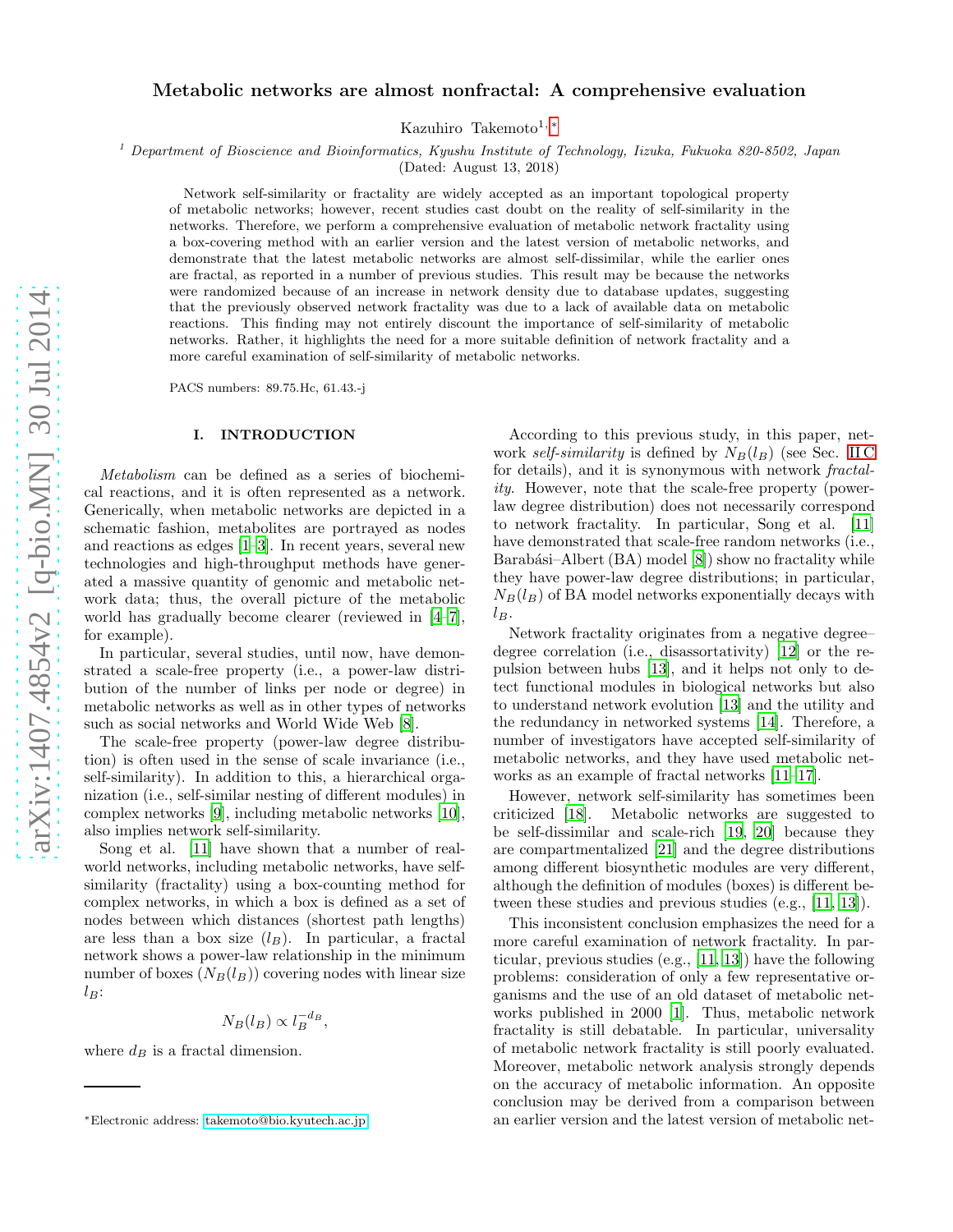The latest data regarding metabolic information are collected in several databases such as the Kyoto Encyclopedia of Genes and Genomes (KEGG) [\[23\]](#page-5-17) and the Encyclopedia of Metabolic Pathways (MetaCyc) [\[24](#page-5-18)]; these databases are widely used and contain the metabolic pathways of many living organisms.

In this study, therefore, we perform a comprehensive evaluation of metabolic network fractality using a boxcovering method with an earlier version and the latest version of metabolic networks of a large number of organisms, and we demonstrate that the latest version of metabolic networks show self-dissimilarity while the earlier version of metabolic networks are fractal, as reported in [\[11,](#page-5-7) [13](#page-5-9)]. Furthermore, we discuss a possible origin of the vanishment of network fractality due to database updates, importance of a careful examination of biological networks, more suitable definition of network fractality.

## II. MATERIALS AND METHODS

### A. Selection of organisms

We used previously published lists of prokaryotes (i.e., archaea and bacteria) [\[21](#page-5-15)] and eukaryotes [\[25](#page-5-19)]. The metabolic networks in these datasets were well identified and available from the KEGG database [\[23](#page-5-17)]. To prevent redundancies, when a species had different strains, we proceeded to use the strain whose genome was reported first as the representative strain for that species. Finally, 172 organisms, including 45 archaea, 60 bacteria, and 67 eukaryotes, were investigated (see Supplemental Material).

#### <span id="page-1-1"></span>B. Construction of metabolic networks

The construction of metabolic networks follows similar protocols as those described in a previous study [\[22](#page-5-16)].

We downloaded XML files (version 0.7.1) containing the metabolic network data of 172 organisms on March 17, 2014 from the KEGG database [\[23](#page-5-17)]. On the basis of the metabolic information, substrate–product relationships were identified as carbon traces using the latest version [\[26\]](#page-5-20) and an earlier version [\[2\]](#page-5-21) of the metabolic reaction database. For comparison to previous studies (e.g., [\[11,](#page-5-7) [13](#page-5-9)]), the metabolic networks are represented by undirected networks (i.e., substrate graphs) in which the nodes and edges correspond to metabolites and reactions, respectively (i.e., substrate–product relationships are based on atomic mapping [\[3\]](#page-5-1)). Currency metabolites such as  $H_2O$ , ATP, and NADH were excluded as described previously [\[27\]](#page-5-22). Moreover, the largest (weakly) connected component was extracted from each metabolic network to obtain more accurate calculations of  $N_B(l_B)$ (i.e., to avoid bias from isolated components).

The constructed metabolic networks are available as a Supplemental Material.

#### <span id="page-1-0"></span>C. Determination of network fractality

Network fractality is determined by  $N_B(l_B)$  [\[11,](#page-5-7) [13](#page-5-9), [28\]](#page-5-23), calculated using a box-covering method. Covering a network with the minimum possible number of boxes is related to graph coloring [\[28\]](#page-5-23), an NP-hard problem; thus, it requires approximation algorithms. Although Song et al. [\[28](#page-5-23)] have proposed several algorithms, we used the compact-box-burning (CBB) algorithm in this study because of the simple implementation of the CBB algorithm.  $N_B(l_B)$  was averaged over 100 realizations. The selection of box covering algorithms poses little problem because all the algorithm in [\[28\]](#page-5-23) can find the optimal solution with the similar accuracy.

The previous studies [\[11,](#page-5-7) [13](#page-5-9), [28](#page-5-23)] have demonstrated that fractal and nonfractal networks show  $N_B(l_B) \propto$  $l_B^{-d_B}$  and  $N_B(l_B) \propto \exp(-l_B)$  (because of a small-world property or logarithmic increase of the average diameter of a network with the total number of nodes  $N$ ), respectively. We discriminate network fractality by comparing between the coefficients of determination, a measure of goodness-of-fit, of a power-law fit  $(R_{\text{pow}}^2)$  and exponential fit  $(R_{\text{exp}}^2)$  between  $N_B(l_B)$  and  $l_B$ .  $R^2$  is not influenced by sample size because it is an effect size in statistics.

 $R_{\text{pow}}^2$  and  $R_{\text{exp}}^2$  were calculated from the lm function in the R software (www.r-project.org) using the regression formulas  $\ln N_B(l_B) = -d_B \ln l_B + b_1$  and  $\ln N_B(l_B) =$  $a_2l_B + b_2$ , respectively.

 $R_{\text{pow}}^2 > R_{\text{exp}}^2$  and  $R_{\text{pow}}^2 < R_{\text{exp}}^2$  indicate a fractal network and nonfractal one, respectively.

#### III. RESULTS

### A. Metabolic networks are almost self-dissimilar

A comparison between  $R_{\text{pow}}^2$  and  $R_{\text{exp}}^2$  (Fig. [1](#page-2-0) (a)) demonstrates that the latest version of metabolic networks are not fractal because  $R_{\text{pow}}^2 < R_{\text{exp}}^2$  ( $p = 2.2 \times$  $10^{-16}$  using the one-sample t-test) (see also Fig. [1](#page-2-0) (b)). In particular,  $N_B(l_B)$  is described by an exponential function rather than a power-law function (mean  $R^2_{\text{exp}}$  is 0.97) (Fig. [2\)](#page-3-0). As a representative example, the cases of Escherichia coli, yeast, and thale cress are shown. However, several exceptions were observed. For example, the latest metabolic network of thale cress, a plant, show the self-similarity.

The network representation in this study is slightly different from that in previous studies (e.g., [\[11](#page-5-7), [13\]](#page-5-9)). We defined edges as substrate–product pairs on the basis of carbon trances (see Sec [II B\)](#page-1-1) in this study. This approach was inspired by Arita's study [\[3\]](#page-5-1), in which he pointed out that the pathways computed in the classical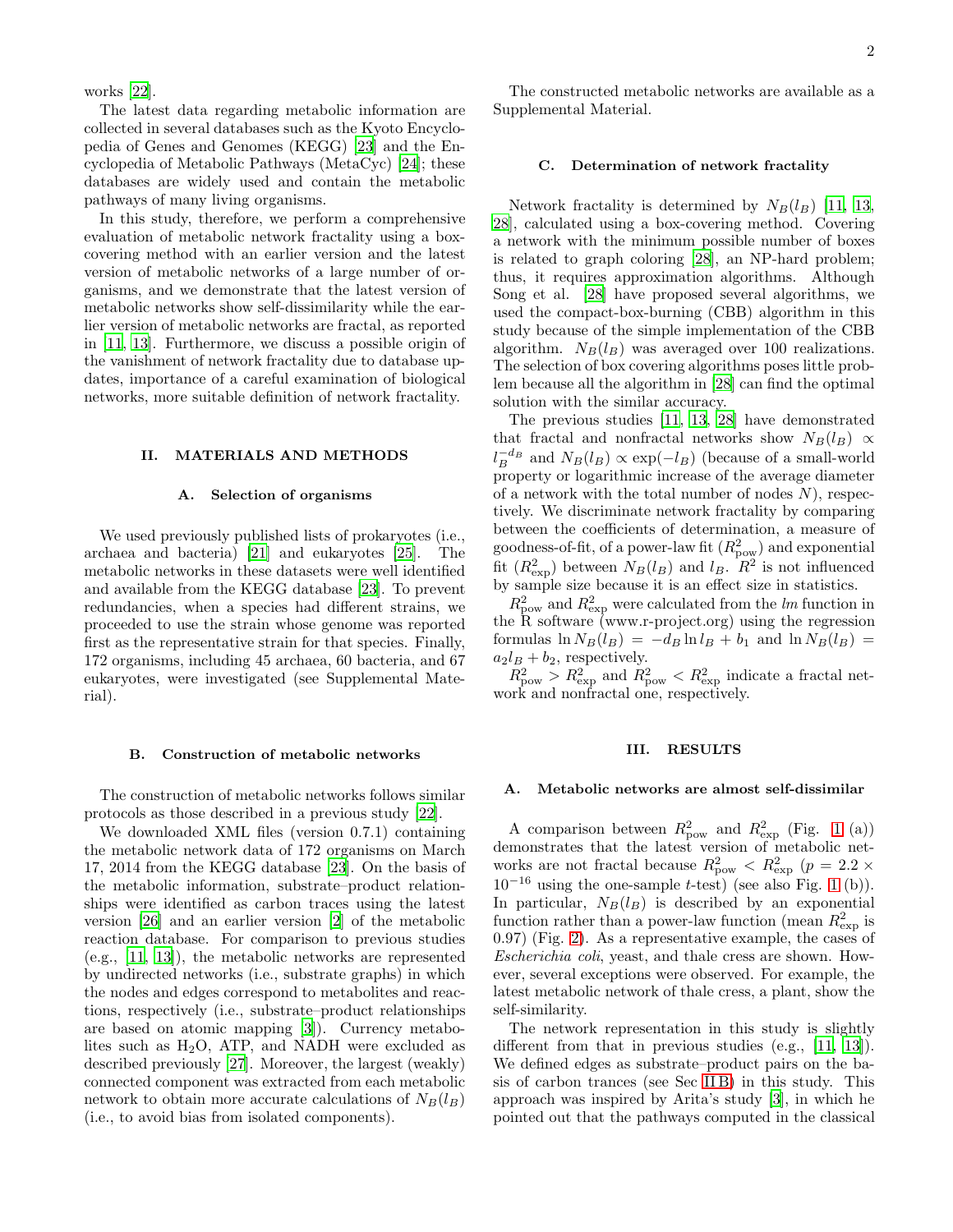

<span id="page-2-0"></span>FIG. 1: (Color online) Comparison between the coefficients of determination of an exponential fit  $(R_{\rm exp})$  and power-law fit  $(R_{\text{pow}}^2)$ . (a) Scatter plot of  $R_{\text{exp}}^2$  versus  $R_{\text{pow}}^2$ . Distributions of  $R_{\text{exp}}^2 - R_{\text{pow}}^2$  in the earlier version (b) of latest version (c) of metabolic networks.

manners (i.e., network representations without consideration of atomic traces) do not conserve their structural moieties and, therefore, do not correspond to biochemical pathways on the traditional metabolic map. In addition to this, it remains possible that the definition of currency metabolites, such as water and ATP, is slightly different from that in previous studies (e.g.,  $[11-14, 16, 17]$  $[11-14, 16, 17]$  $[11-14, 16, 17]$  $[11-14, 16, 17]$  $[11-14, 16, 17]$ ). In particular, we considered the currency metabolites in our previous study [\[27\]](#page-5-22), which are defined according to famous previous studies on metabolic networks (e.g., [\[1](#page-5-0)[–3\]](#page-5-1)). Since the previous studies used the metabolic network data in Ref. [\[1\]](#page-5-0), it is expected that the definition is almost similar between our study and the previous studies. However, we could not conclude whether the definition is really similar because the definition has not been clearly described in the previous studies on network factuality.

To show that differences in network representation pose few problems, we also evaluated network factuality of the earlier version of the metabolic networks, using the box-counting method [\[28\]](#page-5-23). The earlier version of metabolic networks are fractal because  $R_{\text{pow}}^2 > R_{\text{exp}}^2$  $(p = 1.1 \times 10^{-7}$  using the one-sample t-test) (see also Fig. [1](#page-2-0) (c)), as reported in a number of previous studies (e.g., [\[11,](#page-5-7) [13\]](#page-5-9)). Especially,  $N_B(l_B)$  can be accurately described using a power-law function (mean  $R_{\text{pow}}^2$  is 0.95) (Fig. [2\)](#page-3-0). This result is consistent with the finding reported in the previous studies [\[11,](#page-5-7) [13\]](#page-5-9); thus, it indicates

that the procedures used for data analysis (e.g., the definition of currency metabolites) in this study were not problematic. On the other hand, the difference in analysis results between the earlier version and latest version of metabolic networks implies that the observed network fractality might result from a lack of data on metabolic reactions.

# <span id="page-2-1"></span>B. Differences in network measures between the earlier and latest versions of metabolic networks

We here discuss the effect of updates of the metabolic reaction database on network fractality.

Inspired by a relationship between disassortativity (i.e., negative degree–degree correlation) and network self-similarity [\[12\]](#page-5-8), we first focused on the difference of an assortative coefficient r [\[29](#page-5-25)], defined as Pearson productmoment correlation coefficient of degree–degree correlations, between the earlier version  $(r_{\text{earlier}})$  and latest version ( $r_{\text{last}}$ ) of metabolic networks:  $\Delta r = r_{\text{last}} - r_{\text{earlier}}$ . However, such a difference could not be concluded ( $p =$ 0.41 using the one-sample  $t$ -test) although both versions of metabolic networks show a weak disassortativity (mean r of the earlier version and latest version of the networks are  $-0.011$  ( $p = 0.0082$  using the one-sample t-test) and  $-0.0080$  ( $p = 0.0054$  using the one-sample ttest), respectively). This result implies that the vanishment of network fractality cannot be explained in terms of assortative mixing in networks.

The database updates resulted in the metabolic networks of the latest version being larger than those of the earlier version. Thus, we next investigated a simpler network property: network density  $D$ , defined as  $E/N$ , where  $E$  and  $N$  are the number of nodes and the number of links, respectively.

We here considered the change ratio of a network measure X, defined as  $R_X = X_{\rm latest}/X_{\rm earlier}{\rm -1,}$  where  $X_{\rm latest}$ and  $X_{\text{earlier}}$  are  $X$  obtained from the latest and earlier versions of metabolic networks, respectively. This definition had a limitation in that it did not consider the loss of nodes and edges because of the database update; however, this discrepancy was minor. The latest metabolic network included approximately 98% and 95% of nodes and edges, respectively, contained in the earlier version [\[22\]](#page-5-16).

 $D_{\text{lastest}}$  is significantly larger than  $D_{\text{earlier}}$  ( $p < 2.2 \times$  $10^{-16}$  using the one-sample t-test). Furthermore, we found a negative correlation between  $R_D$  and  $\Delta_{R^2_{\text{pow}}},$  defined as  $[R_{\text{pow}}^2]$ <sub>latest</sub>  $-[R_{\text{pow}}^2]$ <sub>earlier</sub>, where  $[R_{\text{pow}}^2]$ <sub>latest</sub> and  $[R_{\text{pow}}^2]$ <sub>earlier</sub> are  $R_{\text{pow}}^2$  obtained from the latest version and earlier version of metabolic networks, respectively. This result suggests that the increase in network density (i.e., database updates) decreases the self-similarity in metabolic networks.

Taken together, we speculate that the decrease in network fractality (i.e.,  $R_{\text{pow}}^2$ ) due to updating of the database occurred for the following reasons. In general,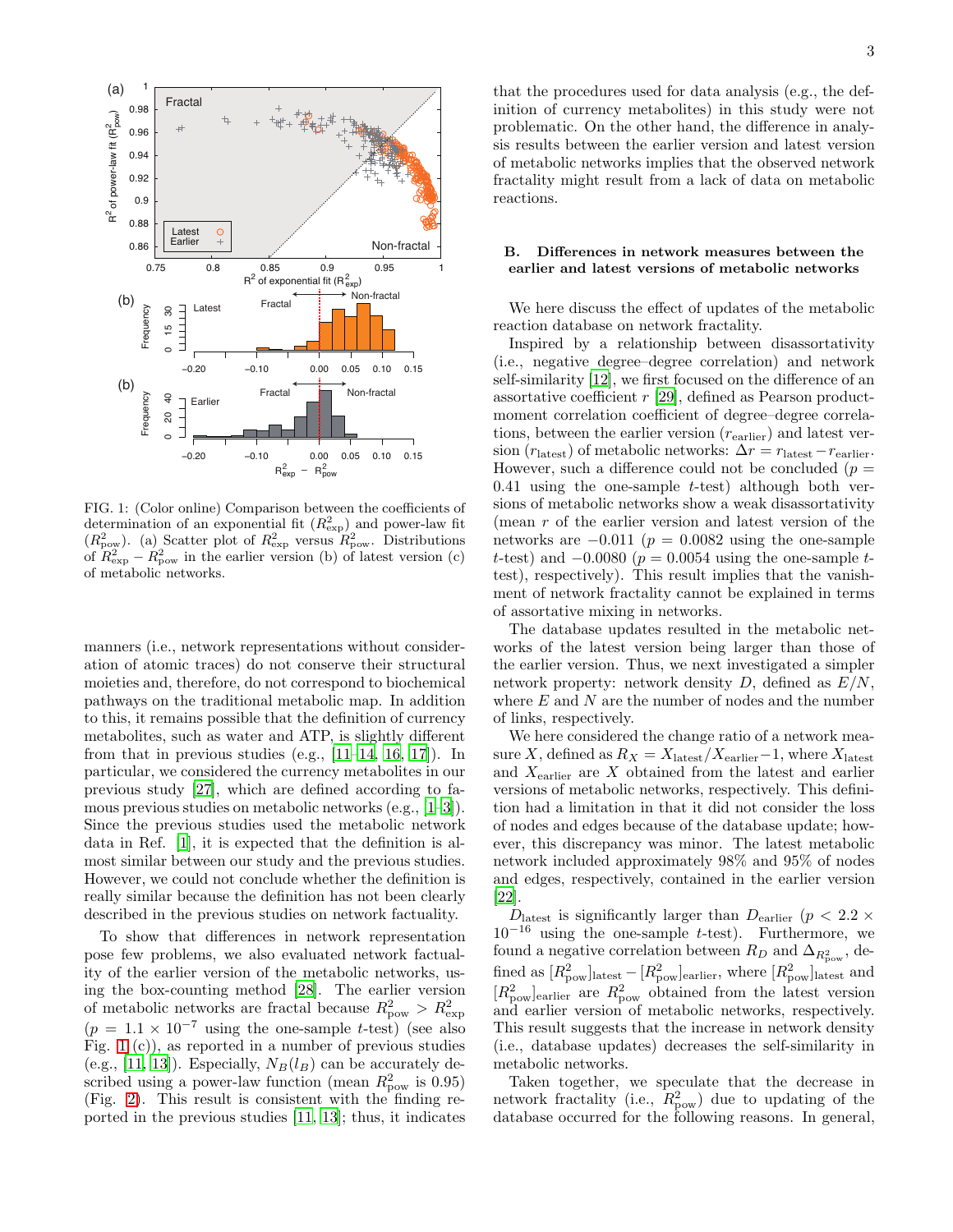

<span id="page-3-0"></span>FIG. 2: Scatter plots of the normalized number of boxes (i.e.,  $P_B(l_B) = N_B(l_B)/N$ ) versus box size  $l_B$  in three representative organisms, obtained from the latest version (upper row) and earlier version (lower row) of metabolic networks: Escherichia coli (left column), Saccharomyces cerevisiae (yeast) (middle column), Arabidopsis thaliana (thale cress) (right column). Solid and dashed lines indicate exponential fits and power-law fits, respectively.



<span id="page-3-1"></span>FIG. 3: (Color online) Negative correlation between  $\Delta_{R^2_{\text{pow}}}$ and  $R_D$  (Spearman's rank correlation coefficient  $r_s = -0.30$ and  $p = 5.2 \times 10^{-5}$ ).

network fractality decreased slightly because metabolic networks may be randomized due to the addition of links among previously existing nodes. In this case, a number of structural properties are changed. In particular, Song et al. [\[13\]](#page-5-9) have pointed out the importance of diameter in the origin of network factuality. Thus, an addition of links among boxes, detected in the earlier version of metabolic networks, decreases the network diameter and

average shortest path length; as a result, it collapses a fractal structure (i.e., it leads to an exponential decay of  $N_B(l_B)$ ). This speculation may be supported by the observed positive correlations of  $\Delta_{R^2_{\text{pow}}}$  with the absolute change ratio of the average shortest path length L (i.e.,  $|R_L|$ ) (Spearman's rank correlation coefficient  $r_s = -0.36$ and  $p = 1.5 \times 10^{-6}$  and absolute change ratio of the diameter d (i.e.,  $|R_d|$ ) ( $r_s = -0.68$  and  $p < 2.2 \times 10^{-16}$ ) (see Supplemental Material). Note that an absolute change ratio was used in this case because of these network measures have negative change ratios.

# C. A part of eukaryotic metabolic networks are fractal, but it is still debatable

Although the latest version of metabolic networks tends to be nonfractal, there are several exceptions (Figs. [1](#page-2-0) and [2\)](#page-3-0). To reveal a tendency of these exceptions, we investigated metabolic network fractality in grater details, according to species classifications.

We first focused on three domains of life: archaea, bacteria, and eukaryotes (Fig. [4\)](#page-4-0). The archaeal and bacterial (i.e., prokaryotic) metabolic networks are significantly self-dissimilar because  $R^2_{\text{exp}} > R^2_{\text{pow}}$  in both cases of archaea and bacteria ( $p = 1.6 \times 10^{-11}$  and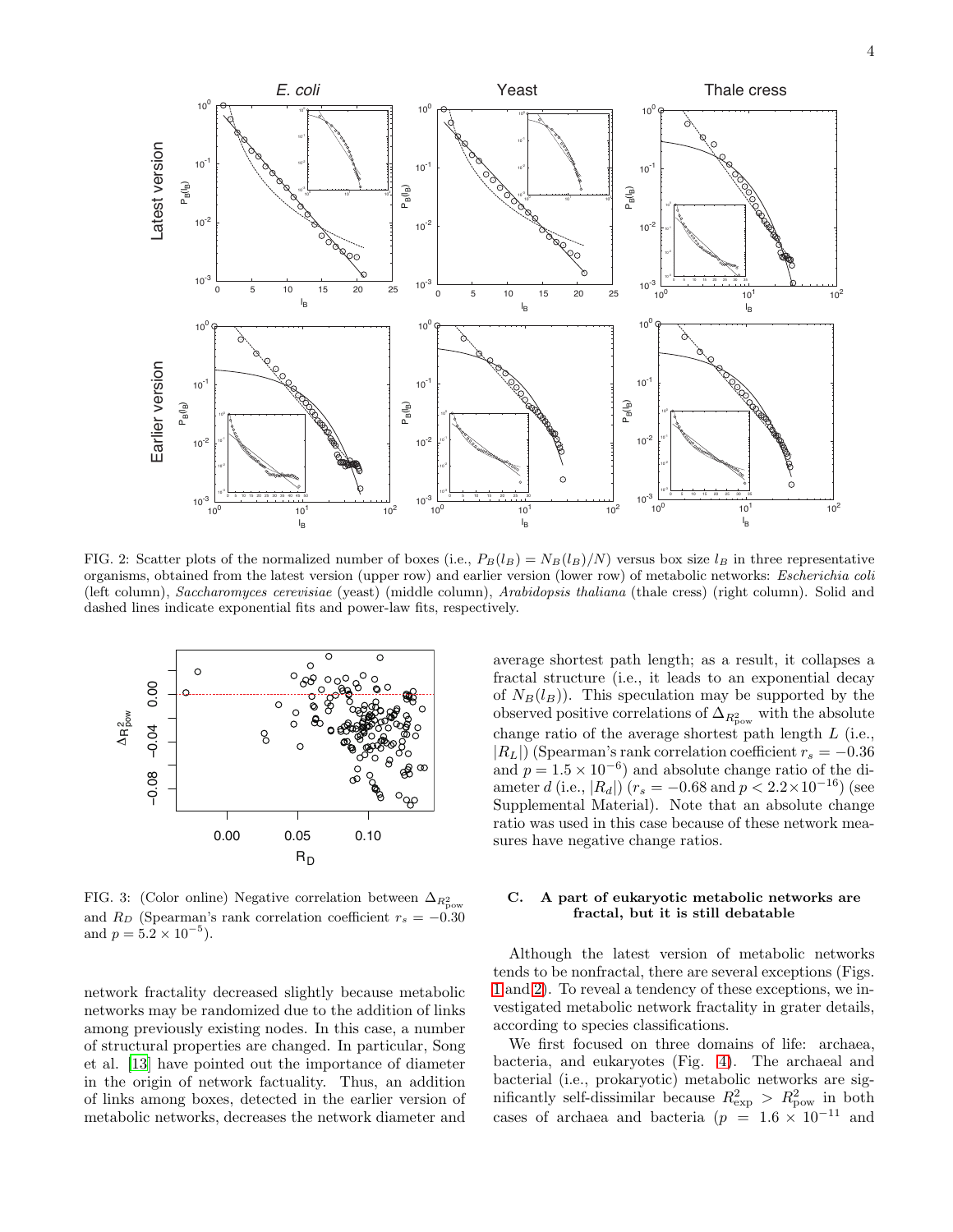$p < 2.2 \times 10^{-16}$  using the one-sample t-test, respectively). Overall, the eukaryotic metabolic networks are also nonfractal because  $R_{\text{exp}}^2 > R_{\text{pow}}^2$  ( $p = 2.2 \times 10^{-9}$ ); however, the distribution of  $R_{\text{exp}}^2 - R_{\text{pow}}^2$  in the eukaryotic networks is broader than that in the prokaryotic ones and more exceptions are observed in the eukaryotic case. A degree of metabolic network change due to database updates may be not able to explain this difference in the distributions because the mean change ratio  $R_D$  in prokaryotes (archaea and bacteria) (0.099) is almost equivalent to that in eukaryotes  $(0.096)$   $(p = 0.52$  using the twosample t-test). That is, it is difficult to conclude that eukaryotic metabolic networks are relatively self-similar because they are relatively unchanged despite database updates.



<span id="page-4-0"></span>FIG. 4: (Color online) Distributions of  $R_{\rm exp}^2 - R_{\rm pow}^2$ , obtained from the latest version of metabolic networks, in archaea (a), bacteria (b), and eukaryotes (c).

Thus, we next investigated on eukaryotic metabolic network fractality in grater details, according to a eukaryotic classification (Fig. [5\)](#page-4-1), defined in the KEGG database (i.e., plants, animals, fungi, and protists), and found that plant metabolic networks show fractality although the following plant species are exceptions: Ostreococcus lucimarinus (olu), Chlamydomonas reinhardtii (cre), and Cyanidioschyzon merolae (cme). Since these plant species are microorganisms, they can be distinguished from the other plants, which are higher plants such as trees and flowers. Thus, it concluded that metabolic networks of higher plants are fractal because  $R_{\text{pow}}^2 > R_{\text{exp}}^2$  ( $p = 0.034$  using the one-sample t-test). However, a degree of metabolic network change due to database updates (i.e., mean  $R_D$ ) is different between the higher plants (0.081) and the other eukaryotes (0.098)  $(p = 0.010$  using the two-sample t-test); thus, it remains possible that metabolic networks of higher plants are

still self-similar because they show less change despite database updates.



<span id="page-4-1"></span>FIG. 5: (Color online) Scatter plot of  $R_{\text{exp}}^2$  versus  $R_{\text{pow}}^2$  in the latest version of eukaryotic metabolic networks.

On the other hand, metabolic networks are selfdissimilar (i.e.,  $R_{\text{exp}}^2 > R_{\text{pow}}^2$ ) in animals and fungi  $(p = 1.2 \times 10^{-7} \text{ and } p = 4.8 \times 10^{-6} \text{ using the one-}$ sample *t*-test, respectively); however, we cannot determine whether protist metabolic networks are fractal or nonfractal because  $R_{\text{pow}}^2 = R_{\text{exp}}^2$  ( $p = 0.55$  using the onesample t-test). In particular, the metabolic networks of Encephalitozoon cuniculi (ecu), Cryptosporidium hominis (cho), and Giardia lamblia (gla) show the self-similarity, exceptionally. However, the metabolic networks of these eukaryotes were almost unchanged due to database updates. Especially, mean  $R_D$  of these eukaryotes is 0.0057, and it is significantly smaller than that of other eukaryotes (0.098).

Taken together, the metabolic networks of eukaryotes are also self-dissimilar. Although metabolic network fractality can be concluded in a part of eukaryotes (higher plants, in particular); however, it is still debatable.

### IV. DISCUSSION

In this study, we showed that metabolic networks are almost self-dissimilar, contrary to a number of previous studies [\[11](#page-5-7)[–17\]](#page-5-11). Rather, this result strongly supports the scale-richness and self-dissimilarity in metabolic networks, proposed by Tanaka [\[19,](#page-5-13) [20\]](#page-5-14). The definition of modules or boxes in Tanaka's studies [\[19](#page-5-13), [20\]](#page-5-14) is arbitrary (although it is based on biological knowledge), and it is different from that in previous studies (e.g., [\[11](#page-5-7), [13\]](#page-5-9)), which used box-covering methods. Thus, it is difficult to make an easy comparison between these previous studies. In addition to this, these previous studies only focused on a limited number of species. Our comprehensive evaluation provided a more conceiving evidence of the self-dissimilarity of metabolic networks by avoiding these limitations in these previous studies.

We demonstrated that the previously observed network fractality was probably due to a lack of available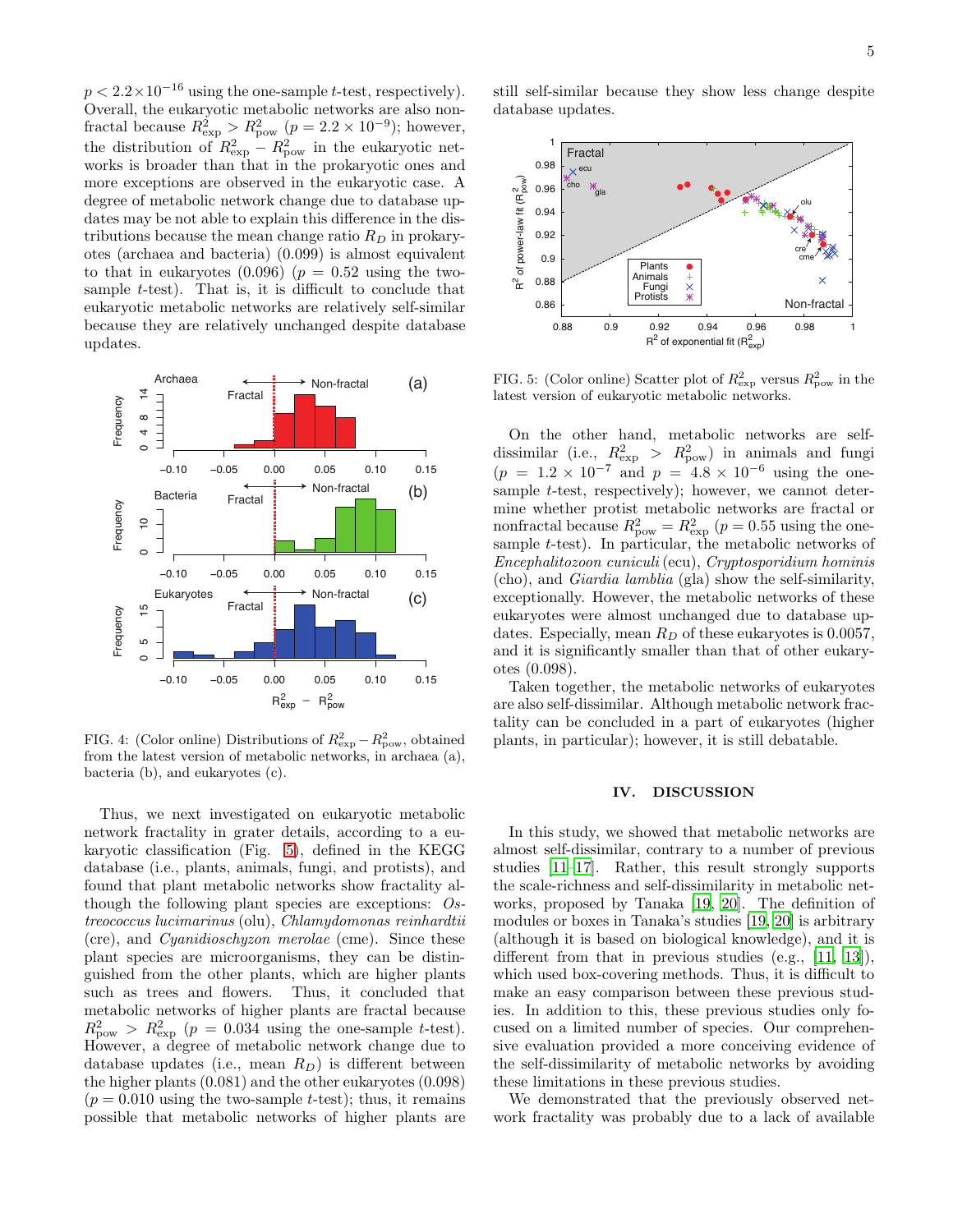data on metabolic reactions. Especially, metabolic networks have not been fully understood; thus, there is a need for a more careful examination in data analysis in the future. For example, enzyme promiscuity [\[30\]](#page-5-26), which implies that enzymes can catalyze multiple reactions, act on more than one substrate, or exert a range of suppressions [\[31\]](#page-5-27), in which an enzymatic function is suppressed by overexpressing enzymes showing originally different functions, suggests the existence of many hidden metabolic reactions. Consideration of these hidden metabolic reactions is important for understanding metabolic network fractality. In addition to this, these experimental studies suggest that metabolic networks are more flexible than previously thought. Moreover, previous theoretical and data analytic studies [\[21,](#page-5-15) [32](#page-5-28)[–34\]](#page-6-0) argue that specific features in the networks are weakly correlated with a system-specific purpose, function, or causal chain. These results imply that metabolic networks more randomly constructed than previously thought, and they confirm our finding that an increase of network density enhances network randomization (Fig. [3\)](#page-3-1).

In addition to this, the earlier version of metabolic networks show self-similarity although it shows a very weak disassortativity, and the network fractality vanished due to database updates although the assortative coefficient was unchanged (Sec. [III B\)](#page-2-1), this result implies a limitation of disassortativity as determination factor of network self-similarity [\[12\]](#page-5-8), and it underscores the need for a more careful discussion of the origin of self-similarity of complex networks. Especially, it may suggest the existence of different possible origins of network fractality.

6

This study does not discount the importance of selfsimilarity of metabolic networks. Rather, it emphasizes the need for a more suitable definition of network fractality and a more careful examination of self-similarity of metabolic networks. For example, this study does not consider several important properties of metabolic networks, as do many other works on metabolic network analyses: reaction stoichiometry, the direction of reaction (i.e., reversible versus irreversible), chemical structure of metabolites, and gene clusters. It will be important to propose box-covering (renormalization) methods that also consider such kinds of biological information in metabolic networks. In this context, methods for finding modular architecture (i.e., biologically meaningful boxes) of metabolic pathways based on gene clusters and chemical transformation patterns [\[35,](#page-6-1) [36](#page-6-2)] may be useful. Using these definitions, we may be able to evaluate biologically understandable fractality in metabolic networks and other biological networks.

#### Acknowledgments

This study was supported by a Grant-in-Aid for Young Scientists (A) from the Japan Society for the Promotion of Science (Grant No. 25700030). K.T. was partly supported by Chinese Academy of Sciences Fellowships for Young International Scientists (Grant No. 2012Y1SB0014), and the International Young Scientists Program of the National Natural Science Foundation of China (Grant No. 11250110508).

- <span id="page-5-0"></span>[1] H. Jeong, B. Tombor, R. Albert, Z. N. Oltvai, A.-L. Barabási, Nature 407, 651 (2000).
- <span id="page-5-21"></span>[2] H. Ma and A. P. Zeng, Bioinformatics 19, 270 (2003).
- <span id="page-5-1"></span>[3] M. Arita, Proc. Natl. Acad. Sci. U. S. A. 101, 1543 (2004).
- <span id="page-5-2"></span>[4] A.-L. Barabási and Z. N. Oltvai, Nat. Rev. Genet. 5, 101  $(2004).$
- [5] R. Albert, J. Cell. Sci. 118 4947 (2005).
- [6] K. Takemoto, Metabolites 2, 429 (2012).
- <span id="page-5-3"></span>[7] W. Winterbach, P. van Mieghem, M. Reinders, H. Wang, and D. de Ridder, BMC Syst. Biol. 7, 90 (2013).
- <span id="page-5-4"></span>[8] R. Albert and A.-L. Barabási, Rev. Mod. Phys. 74, 47 (2002).
- <span id="page-5-5"></span>[9] E. Ravasz and A.-L. Barabási, Phys. Rev. E  $67$ , 026112 (2003).
- <span id="page-5-6"></span>[10] E. Ravasz, A. L. Somera, D. A. Mongru, Z. N. Oltvai and A.-L. Barabási, Science 297, 1551 (2002).
- <span id="page-5-7"></span>[11] C. Song, S. Havlin, and H. A. Makse, Nature 433, 392 (2005).
- <span id="page-5-8"></span>[12] S.-H. Yook, F. Radicchi, and H. Meyer-Ortmanns, Phys. Rev. E 72, 045105 (2005).
- <span id="page-5-9"></span>[13] C. Song, S. Havlin, and H. A. Makse, Nat. Phys. 2, 275 (2006).
- <span id="page-5-10"></span>[14] K.-I. Goh, G. Salvi, B. Kahng, and D. Kim, Phys. Rev. Lett. **96**, 018701 (2006).
- [15] L. K. Gallos, C. Song, and H. A. Makse, Physica A 386, 686 (2007).
- <span id="page-5-24"></span>[16] L. K. Gallos, C. Song, S. Havlin, and H. A. Makse, Proc. Natl. Acad. Sci. U. S. A. 104, 7746 (2007).
- <span id="page-5-11"></span>[17] Y. Sun and Y. Zhao, Phys. Rev. E 89, 042809 (2014).
- <span id="page-5-12"></span>[18] M. Arita, J. Biochem. **138**, 1 (2005).
- <span id="page-5-13"></span>[19] R. Tanaka and J. Doyle, arXiv: [q-bio/0410009.](http://arxiv.org/abs/q-bio/0410009)
- <span id="page-5-14"></span>[20] R. Tanaka, Phys. Rev. Lett. 94, 168101 (2005).
- <span id="page-5-15"></span>[21] K. Takemoto, Phys. Rev. E 86, 036107 (2012).
- <span id="page-5-16"></span>[22] K. Takemoto, PLoS One 8, e61348 (2013).
- <span id="page-5-17"></span>[23] M. Kanehisa, et al., Nucleic Acids Res. 42, D199 (2014).
- <span id="page-5-18"></span>[24] R. Caspi, et al., Nucleic Acids Res. 40, 742 (2012).
- <span id="page-5-19"></span>[25] K. Takemoto and I. Yoshitake, Metabolites 3, 979 (2013).
- <span id="page-5-20"></span>[26] M. Stelzer, J. Sun, T. Kamphans, S. P. Fekete, and A.-P. Zeng, Integr. Biol. 3, 1071 (2011).
- <span id="page-5-22"></span>[27] K. Takemoto, J. C. Nacher, and T. Akutsu, BMC Bioinformatics 8, 303 (2007).
- <span id="page-5-23"></span>[28] C. Song, L. K. Gallos, S. Havlin, and H. A. Makse, J. Stat. Mech. 2007, P03006 (2007).
- <span id="page-5-26"></span><span id="page-5-25"></span>
- [29] M. E. J. Newman, Phys. Rev. Lett. **89**, 208701 (2002).<br>[30] O. Khersonsky and D. S. Tawfik, Annu. Rev. Biochen [30] O. Khersonsky and D. S. Tawfik, Annu. Rev. Biochem. 79, 471 (2010).
- <span id="page-5-27"></span>[31] W. M. Patrick, E. M. Quandt, D. B. Swartzlander, and I. Matsumura, Mol. Biol. Evol. 24, 2716 (2007).
- <span id="page-5-28"></span>[32] P. Minnhagen and S. Bernhardsson, PLoS One 3, e1690